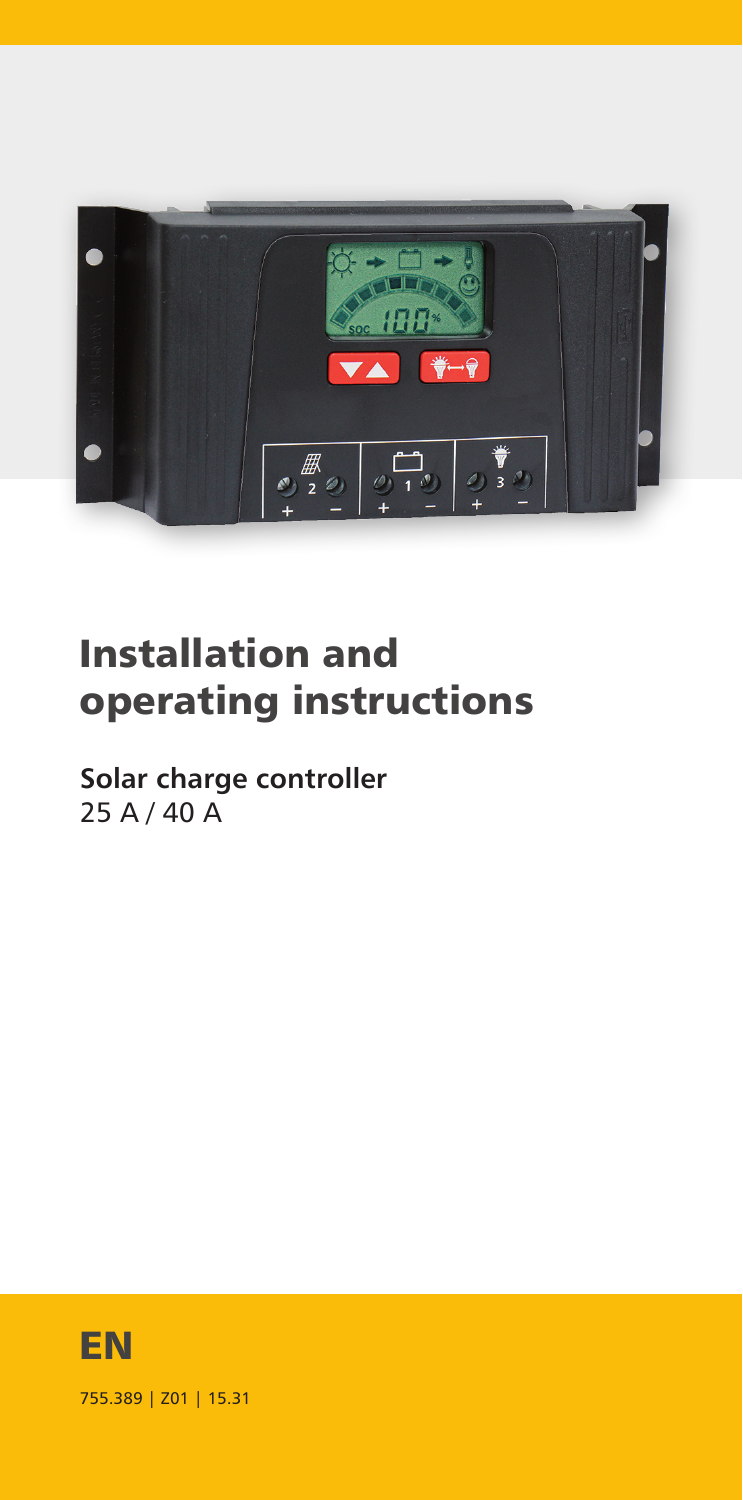# **Contents**

| 1     | Safety instructions                           | 3  |
|-------|-----------------------------------------------|----|
| 1.1   | Safety instructions are identified as follows | 3  |
| 1.2   | General safety instructions                   | 3  |
| 2     | <b>Exclusion of liability</b>                 | 3  |
| 3     | Area of application                           | 4  |
| 4     | Controller protection functions               | 4  |
| 5     | Installation                                  | 5  |
| 5.1   | Mounting location                             | 5  |
| 5.2   | Connecting the controller                     | 6  |
| 5.3   | Grounding                                     | 6  |
| 6     | Operation                                     | 7  |
| 6.1   | Display and control elements                  | 7  |
| 6.2   | Display windows                               | 7  |
| 6.2.1 | SOC window                                    | 8  |
|       | 6.2.2 Voltage window                          | 8  |
| 6.2.3 | Module current                                | 8  |
|       | 6.2.4 Charging current                        | 8  |
|       | 6.2.5 Load current                            | 8  |
|       | 6.2.6 Ah - Battery charge meter               | 8  |
|       | 6.2.7 Ah - Battery discharge meter            | 8  |
| 6.2.8 | Deep discharge protection advance warning     | 9  |
| 6.2.9 | Load disconnection                            | 9  |
| 7     | Functions                                     | 10 |
| 7.1   | SOC calculation                               | 10 |
| 7.2   | Charge control                                | 10 |
| 7.3   | Deep discharge protection                     | 10 |
| 7.4   | Night light function                          | 10 |
| 7.5   | Daylight function                             | 11 |
| 8     | Configuring the controller                    | 12 |
| 8.1   | Accessing and changing settings               | 12 |
| 8.2   | Operating modes                               | 12 |
| 8.3   | Setting the battery type to Gel / Liquid      | 12 |
| 8.4   | Night light settings                          | 12 |
| 8.5   | Daylight settings                             | 13 |
| 8.6   | Restoring default values (presetting)         | 13 |
| 8.7   | Self test                                     | 13 |
| 8.8   | Serial number query                           | 14 |
| 9     | Error messages                                | 15 |
| 10    | <b>Technical data</b>                         | 17 |
| 11    | Legal quarantee                               | 19 |
|       |                                               |    |

Subject to change without notice.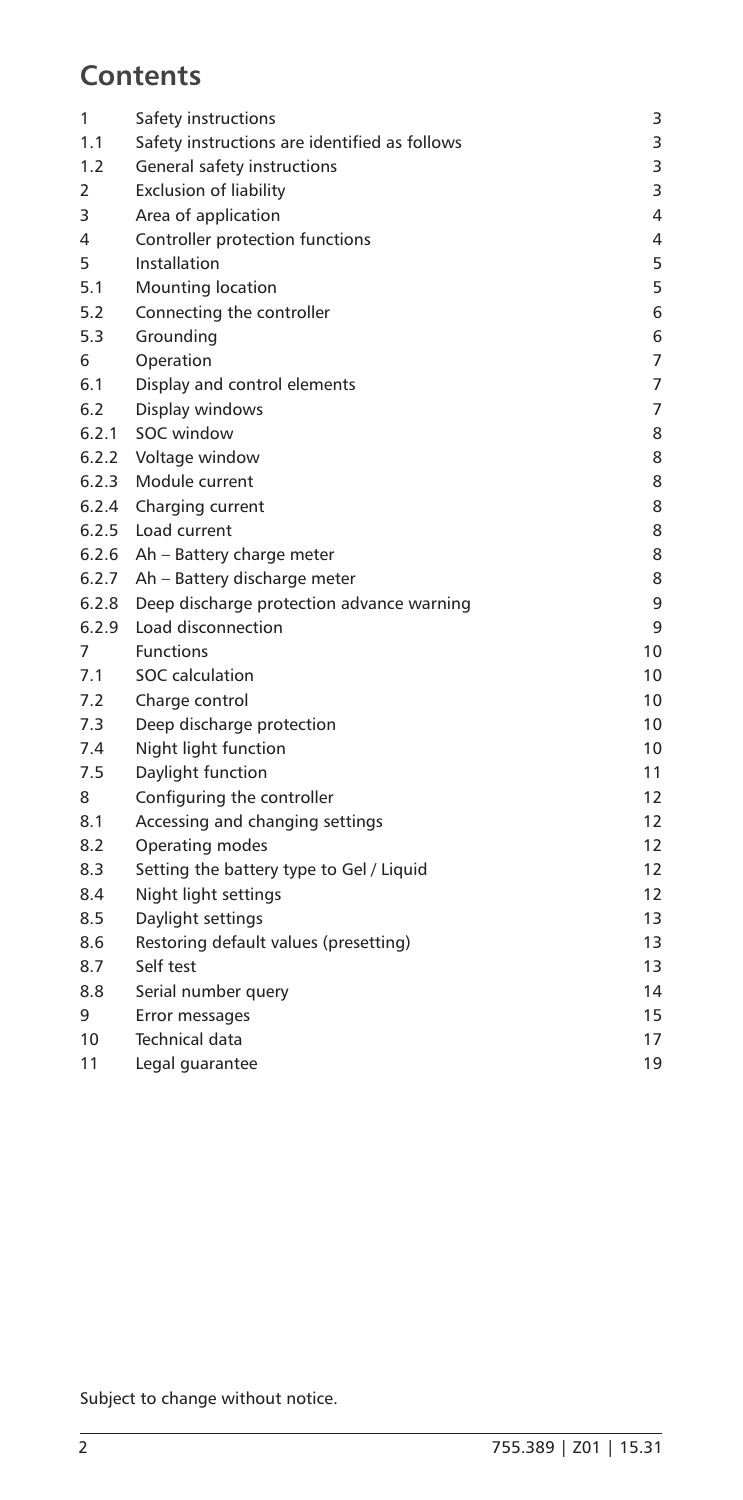# **1 Safety instructions**

### **1.1 Safety instructions are identified as follows**



In this manual, safety instructions for personal safety are identified with this symbol.

Instructions relating to the functional safety of the system and the controller are in **bold** type.

#### **1.2 General safety instructions**



Be sure to observe the following instructions when installing the controller and handling the batteries: Incorrect handling of batteries results in a danger of explosion! Escaping battery acid can result in acid burns!



Be sure to always keep children away from batteries and acid! Smoking, open flames and open lights are not permitted when handling batteries. Avoid the generation of sparks and wear eye protection during installation. Be sure to always observe and follow the handling instructions in the usage instructions and on the battery.

Use well isolated tools only!

Do not use measurement equipment you know to be damaged or defective!

The charge controller's constructive protective measures can deteriorate if it is not operated as specified by the manufacturer. Factory labels and markings may not be altered, removed or rendered unreadable. All work must be carried out in accordance with the national and the relevant local electrical regulations! If the device is installed abroad, information on rules and protective measures must be obtained from the corresponding institutions/ authorities.

Do not start the installation until you are sure that you have understood all technical details in these instructions and always perform the work in the sequence described in these instructions! The manual must also be available to third parties for all work

performed on the system.

This manual is a component of the system controller and must be included with it when sold on.

# **2 Exclusion of liability**

The manufacturer cannot monitor the compliance to this manual, nor the conditions and methods of installation, operation, usage and maintenance of the system controller. Improper installation of the system may result in damage to property and, as a result, to bodily injury.

Therefore, we assume no responsibility or liability for loss, damage or costs which result from, or are in any way related to, incorrect installation, improper operation, or incorrect use and maintenance.

Similarly, we assume no responsibility for patent right or other right infringements of third parties caused by usage of this system controller.

The manufacturer reserves the right to make changes to the product, technical data or assembly and operating instructions without prior notice.

**Please note: Opening, manipulating or attempting to repair the device or operating the device in an improper manner will invalidate all legal guarantee claims.**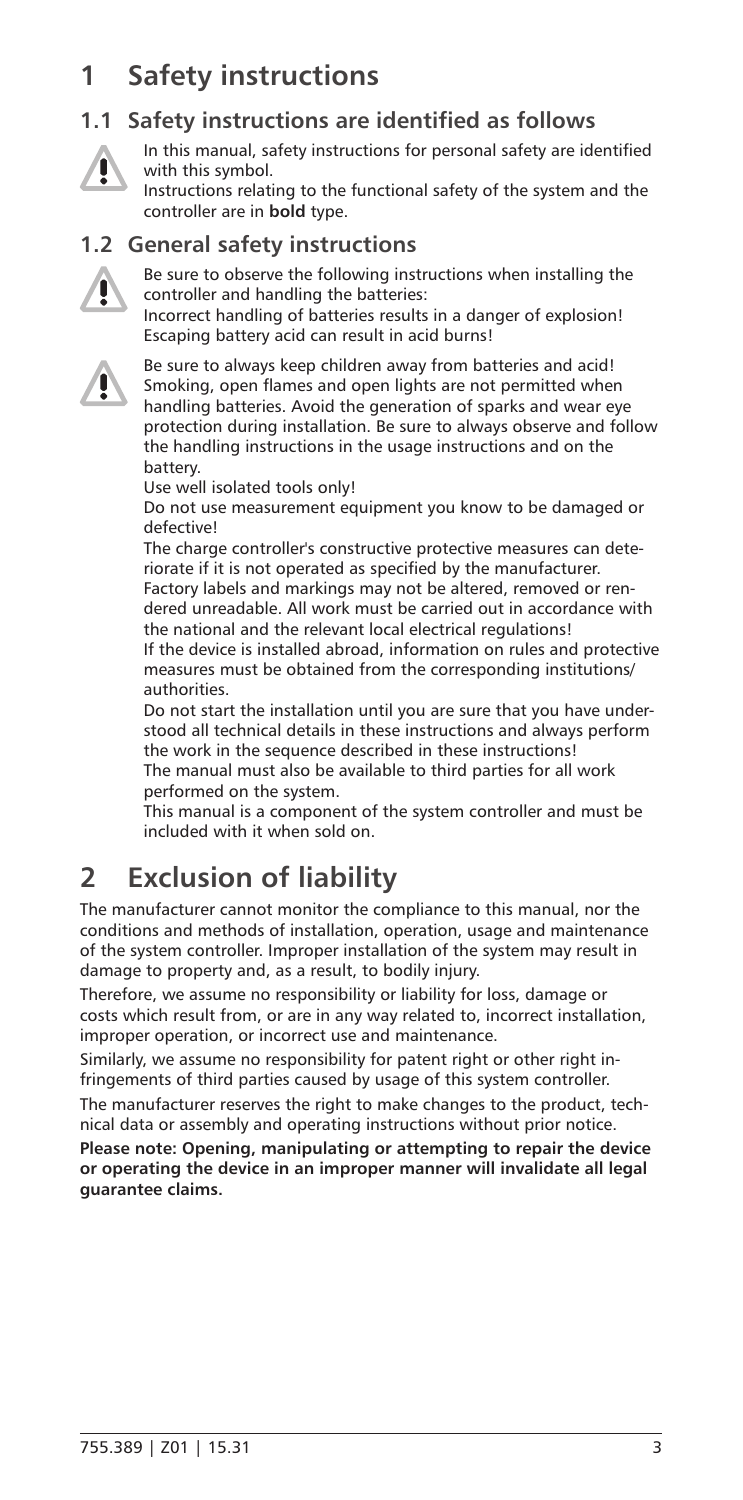# **3 Area of application**

These instructions describe the functions and installation of a charge controller for photovoltaic (PV) systems to be used for charging 12 V or 24 V lead-acid batteries in the hobby and leisure, residential, business, commercial and small company areas.

The charge controller is only suitable for controlling solar modules. Never connect any other type of charging source to the charge controller. This can destroy the controller and / or the charging source. If other charging sources are to be used together with the device, first consult your dealer or installer and observe the information in the *SOC calculation* section of these instructions. The controller is basically only suitable for use with the following types of 12 V or 24 V rechargeable batteries:

– Lead-acid batteries with liquid electrolyte

– Sealed lead-acid batteries; AGM, GEL

The respective battery type must be set in the controller, see *Setting the battery type to Gel / Liquid*. Observe the instructions of the battery manufacturer before connecting the battery.

The corresponding manufacturer's installation manual must be observed when installing the remaining components, e.g. solar modules, batteries and load.



**The controller is only suitable for indoor use. It must be installed in a manner providing protection from weathering influences such as rain and direct sunlight. Ventilation openings must not be covered. The controller may only be used for the specified intended purpose. Also make sure that the permissible model-specific rated currents and voltages are not exceeded. No liability is accepted when the device is used in a manner other than for the intended purpose. Handle the product with care.**

# **4 Controller protection functions**

The controller is equipped with various systems for protecting its electronics, the battery and connected load. Triggering of the protection devices is indicated by an error message (Section *Error messages*). The protection devices automatically reset when the error has been corrected.



**Caution**

**Danger of damage to the controller. Despite the protective functions, the controller can still be damaged when more than one component is incorrectly connected.**

The protective functions of the controller cover the following points:

- **Protection against reverse connected solar modules** The rated power of the solar modules must not exceed the rated power of the controller!
- **Protection against reverse connected load devices on the load output**

Protects the controller but not the load device.

- **Protection against reverse connected battery**
- Charging and discharging of the battery are prevented.
- **Short circuit fuse at module input**
- **Short circuit fuse at load output**
- **Protection against excessive charging current** The controller disconnects the battery and switches off the load.
- **No-load protection when operated without battery or load** Load output is protected from the module voltage.
- **Reverse current protection** Prevents reverse current from flowing into the solar modules at night. An additional reverse current diode is not required!
- **Overvoltage and undervoltage protection** Immediately switches off the load output in the case of excessively high or low battery voltage.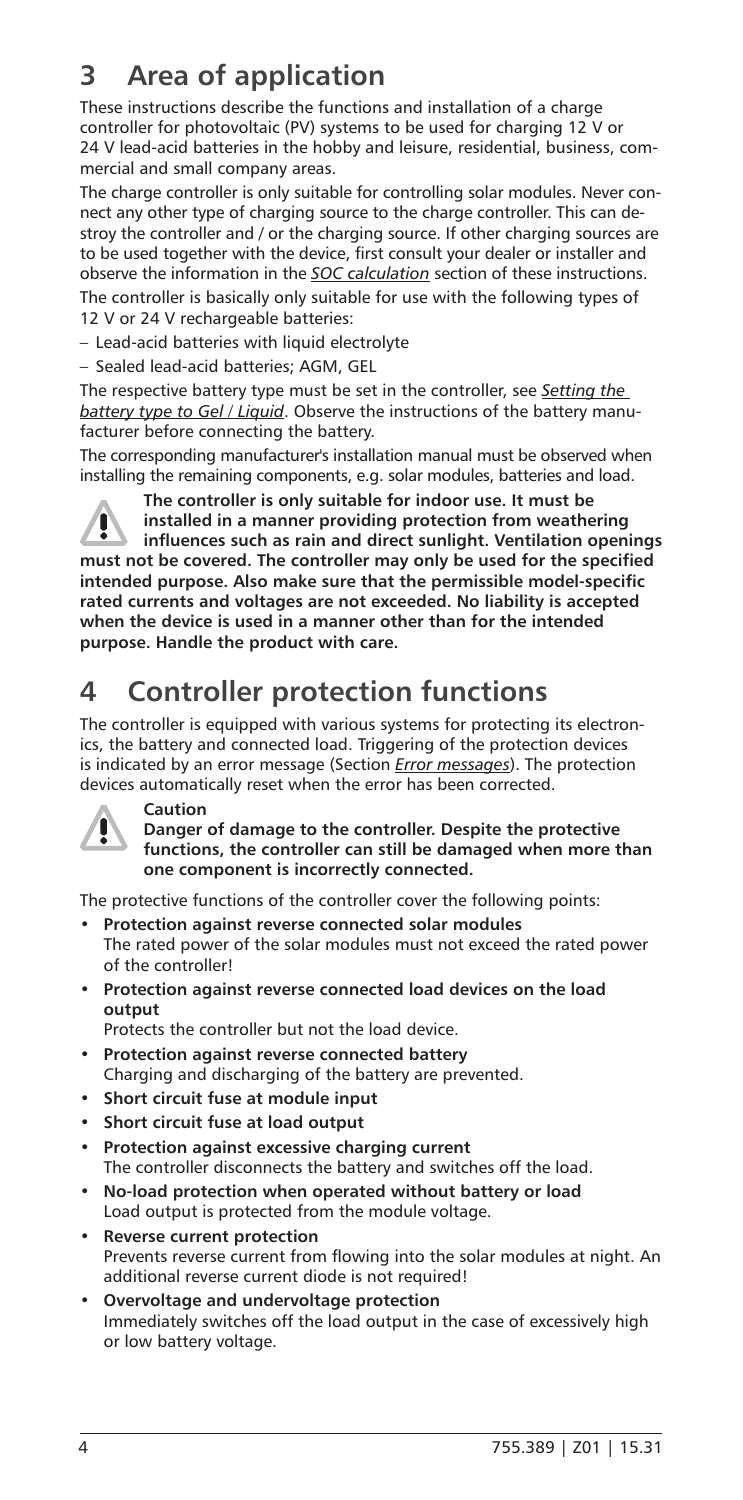- **Overtemperature protection** If the temperature inside the controller becomes too high, then the controller load output is switched off to reduce the power loss.
- **Load output overload protection** If the permissible load current is exceeded, then the load output is switched off.
- **USB charging socket overload protection** If the USB current is exceeded for longer periods, the USB output is switched off.
- **Overvoltage protection** A varistor at the module input provides protection against overvoltages > 47 V. The component limits the surge energy to 4.4 joules.
- **Deep discharge protection / Overcharging protection** Prevents excessive discharging / charging of the battery.
- **Conforms to the relevant European CE standards**

# **5 Installation**

### **5.1 Mounting location**

Mount the device near to the battery, in the orientation shown below, on a surface with the following properties:

- stable vertical non-flammable
- level dry

The battery cable should be as short as possible  $(1 - 2 \text{ m})$  and have a sufficiently large cross-section to keep losses as low as possible, e.g. 2.5 mm² at 10 A and 2 m; 4 mm² at 20 A and 2 m; 6 mm² at 30 A and 2 m. For correct functioning of the temperature compensation of the charging voltage, the same ambient temperature must exist at both the controller and the battery. If this is not possible for installation reasons, then an external temperature sensor is available as an optional accessory (PA TS10).

Do not install the controller outside. The device must be mounted protected from moisture, dripping water, spray, rainwater and direct or indirect heating, e.g. from direct sunlight.

The device generates heat during normal operation. The rear ventilation required for cooling the device must not be hindered by the mounting location or by installation in an additional casing.

A free space of at least 15 cm on all sides of the device must be provided to ensure the necessary circulation of air for cooling. The permissible ambient temperature must be adhered to at the mounting location.



The integrated LC display should be protected from UV radiation (e.g. sunlight) Long-term exposure to UV radiation can permanently discolour the LC display.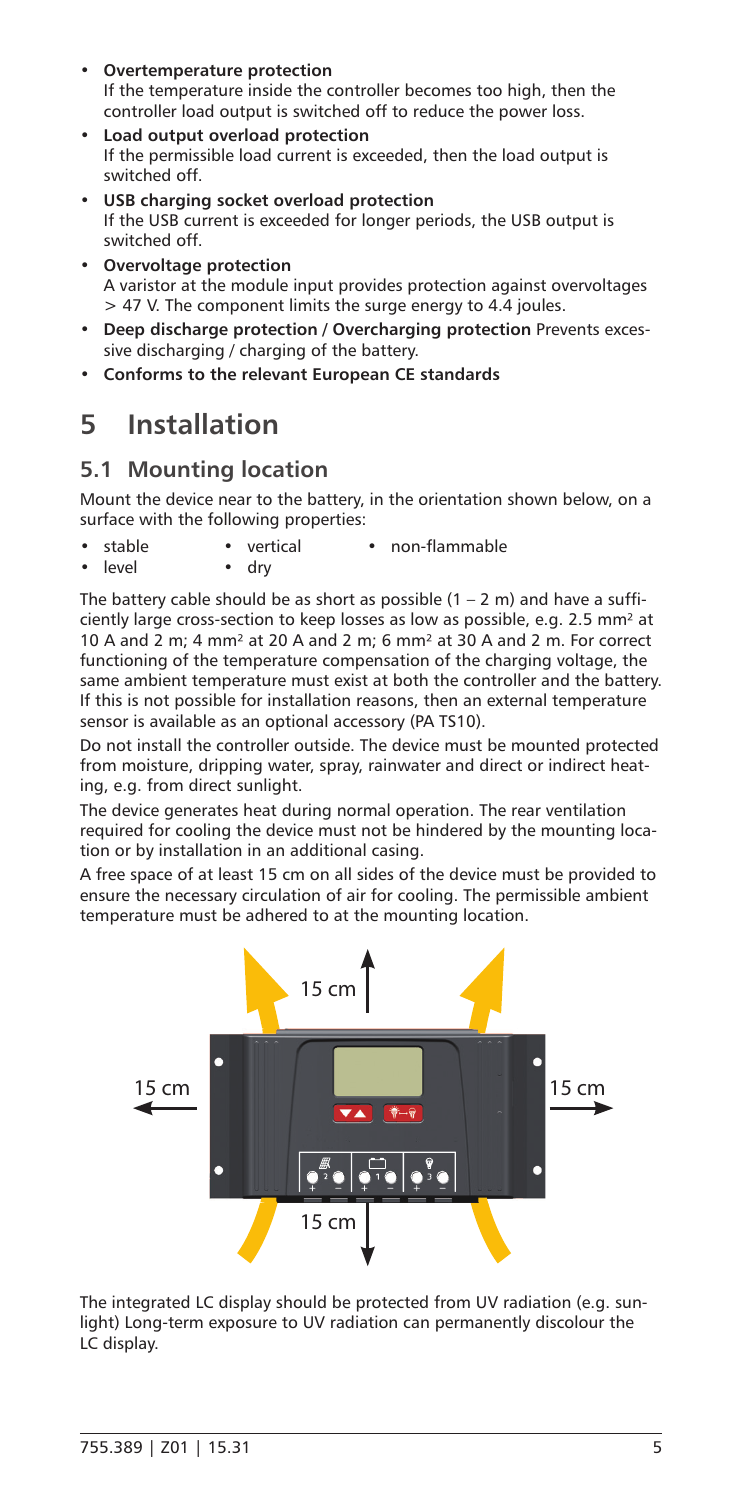### **5.2 Connecting the controller**



Solar modules generate electricity under incident light. The full voltage is present, even when the incident light levels are low. You should therefore work carefully and avoid creating sparks. Observe the appropriate safety precautions.



Double the normal system voltages can be present during installation and electrical connection of the DC side of the photovoltaic system (up to 24 V in a 12 V system and up to 48 V in a 24 V system). It is always a good idea to cover the solar modules.



When laying cables, ensure that no damage occurs to any of the constructional fire safety measures present in the building. The controller must not be installed or operated in wet rooms (e.g. bathrooms) or in rooms where inflammable gases may generate, e.g. from gas bottles, paint, varnish, solvents, etc. Do not store any of the mentioned materials in rooms where solar controllers are installed!



Connect the individual components in accordance with the shown symbols.



**Important! The battery can be damaged when the connection cable is short circuited. Install a fuse in the battery connection cable to protect the battery.**

Observe the following connection sequence when commissioning the system:

- 1. Connect the battery to the charge controller plus and minus.
- 2. Connect the photovoltaic modules to the charge controller plus and minus.
- 3. Connect the load to the charge controller plus and minus.
- Follow the reverse procedure when uninstalling!

**Note: If you do not follow the correct connection sequence, automatic adjustment for 12 V / 24 V systems will not work correctly and the battery can be damaged!**

### **5.3 Grounding**

When constructing a stand-alone solar energy system, from a technical point of view the controller does not necessary need to be grounded. However, be sure to always observe the applicable respective national regulations regarding grounding. All positive connections can be grounded but with negative grounding only one connection can be grounded.



#### **Caution**

**Danger of damage to the controller. Make sure that no common connection exists for the** *Module Minus***,** *Battery Minus* **and** *Load Minus* **connections, e.g. via a ground connection.** 

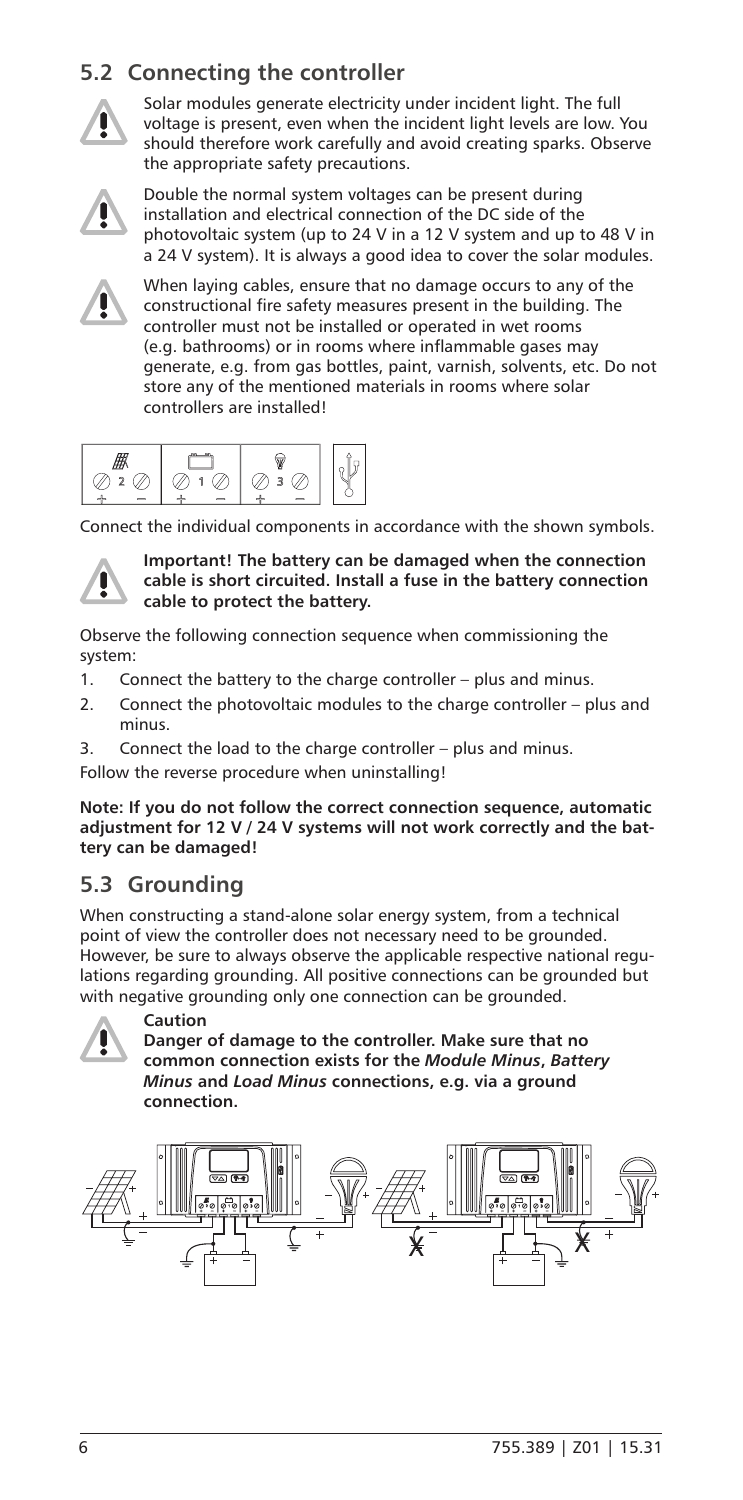# **6 Operation**

The display shows numerous types of system data using symbols and numbers. All settings and display windows are controlled via the two buttons.

#### **6.1 Display and control elements**



**6.2 Display windows**

 Display window for system information and error messages

2 Button for switching between the display windows or for accessing settings

 Manual load switch or confirmation button when performing settings

#### $\frac{1}{2}$ Soc **kata kah**  $\frac{1}{2}$ Kah  $\frac{1}{2}$ Kah Symbols for current direction Battery symbol Load symbol Face symbol for system status Units display Sun: Charge / Day Moon: Night Tool symbol for error messages SOC bar display SOC = **s**tate **o**f **c**harge 7-segment display for text and numerals

The display windows contain different types of system information. The left button can be used to switch between the different display windows. After the last window, the first window is displayed once more.

The following figures show examples of system information in the *SOC control* operating mode. The following differences exist in the *Voltage control* and *Voltage control with bar display* operating modes:

- **Voltage control**: The windows do not contain any SOC bar display. The SOC window shows the battery voltage instead of the SOC.
- **Voltage control with bar display**: The bar display shows the battery voltage in all windows. The SOC window shows a numerical value for the battery voltage instead of the SOC.

**Notes:**

- Changing the operating mode: see Section *Accessing and changing settings.*
- Scaling of the bar display in the *Voltage control with bar display* mode: see Section *Technical data / Bar display scaling*.

**Note that the accuracy of the bar display cannot be compared with the accuracy of a measuring device!**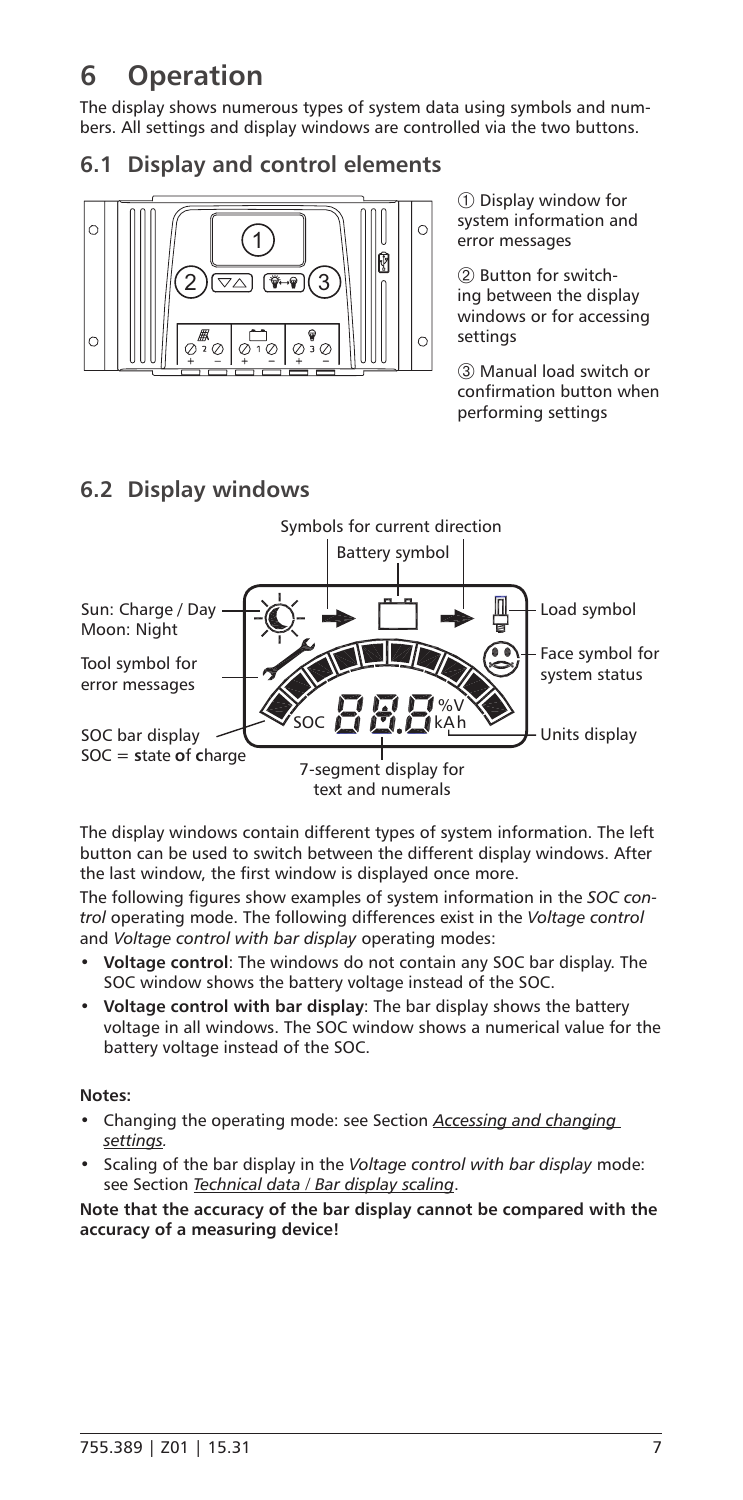**6.2.1 SOC window**



Displays the charge state, day / night status and load on / off status.

In the *Voltage control* operating mode, the battery voltage is displayed instead of the SOC value.

In the *Voltage control with bar display* operating mode, the battery voltage is displayed both alphanumerically and as a bar display.

**6.2.2 Voltage window**



Displays the battery voltage measured by the controller.

**6.2.3 Module current**



Displays the solar module output current.

**6.2.4 Charging current**



Displays the charging current into the battery.

**6.2.5 Load current**



Displays the current being consumed from the load output.

**6.2.6 Ah – Battery charge meter**



Displays the total Ah charged into the battery since initial installation or the last reset of the meter. Pressing and holding both buttons for 3 seconds resets the meter to 0. The value is retained when the battery is disconnected. After reaching a value of 99.9 kAh, the meter jumps back to 0 Ah.

**6.2.7 Ah – Battery discharge meter**



Displays the total Ah discharged via the load output since initial installation or the last reset of the meter. Pressing and holding both buttons for 3 seconds resets the meter to 0. The value is retained when the battery is disconnected. After reaching a value of 99.9 kAh, the meter jumps back to 0 Ah.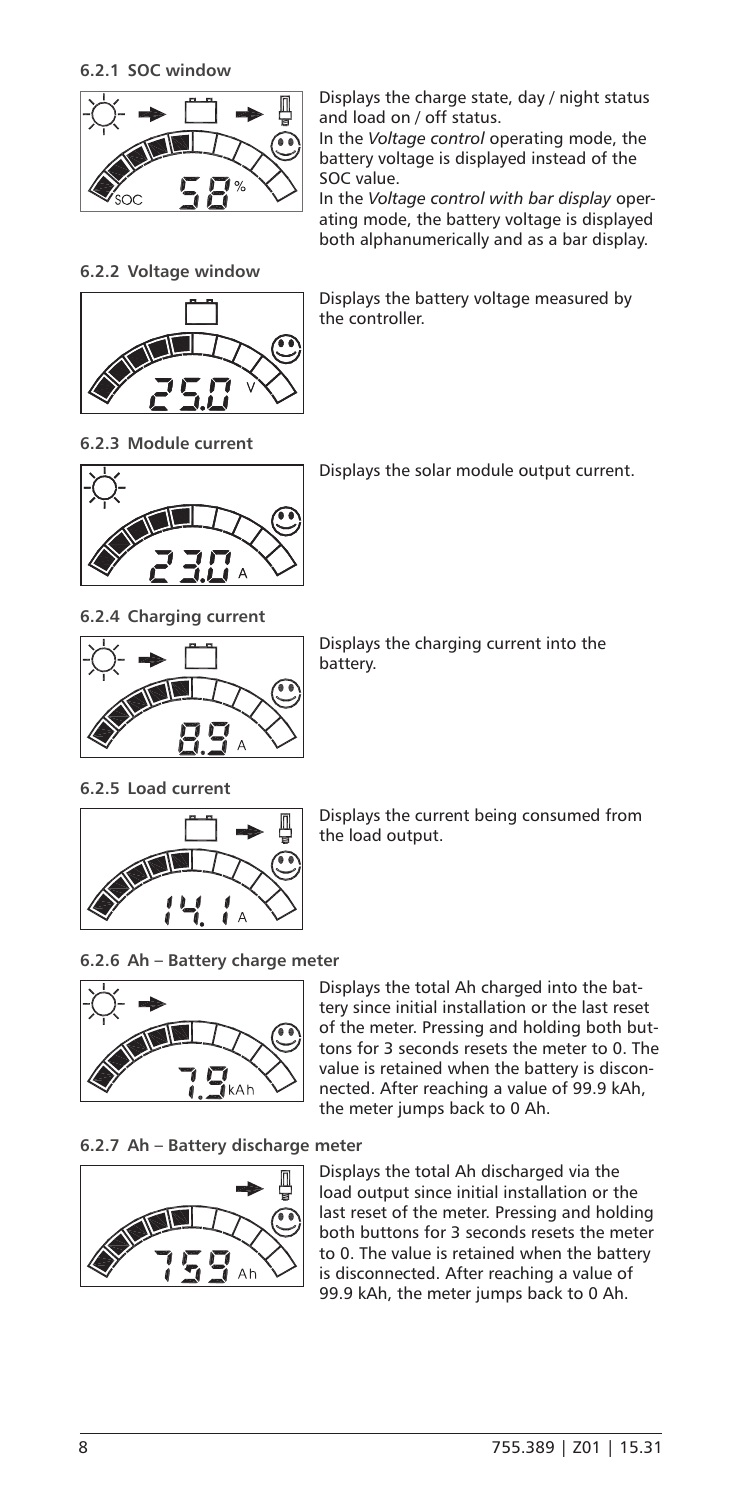

**6.2.9 Load disconnection**



The following symbols flash in the various operating modes to provide advance warning of deep discharge.

- SOC bar (*SOC with bar display*)
- Voltage value (*Voltage control*) • Voltage value and voltage bar display (*Voltage control with bar display*) The face symbol still looks happy.

The following symbols flash when the deep discharge protection is active:

- Bar display (not in *Voltage control* mode)
- Battery symbol<br>• Right arrow
- Right arrow<br>• Load symbo
- Load symbol
- Alphanumeric value

The face symbol remains sad until the switch-on threshold is reached.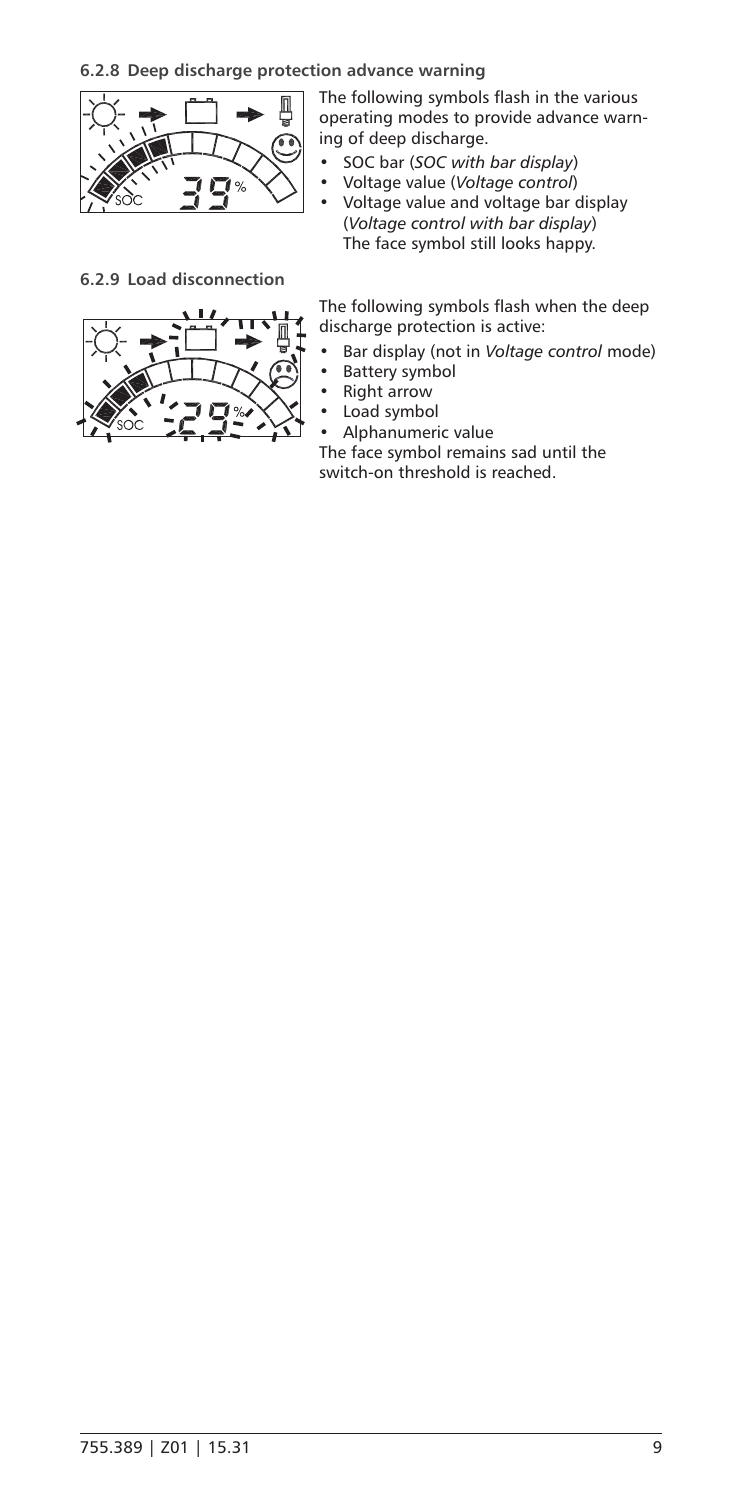# **7 Functions**

This section describes the basic functions of the charge controller. Operation of the controller is described under the respective menu items in Section *Configuring the controller*.

### **7.1 SOC calculation**

The controller monitors various battery parameters (V, I) during normal operation and uses this information to calculate the state of charge of the battery (SOC = state of charge). The state of charge represents the amount of energy currently available in the battery. The device uses a continuous learning process to automatically compensate for changes in the system, e.g through ageing of the battery.

This SOC provides you with an accurate overview of the charge state of the battery at all times. The controller also uses the SOC information for selecting the charging method and for deep discharge protection to provide optimum treatment of the battery. If one or more of the parameters cannot be correctly measured, e.g. because a load or charging source is directly connected to the battery, then the SOC calculation will not be correct. The controller can then be configured to use a simpler, voltage-controlled charging process, the *Voltage control (with bar display)* mode; see Section *Operating modes*.

The SOC calculation is restarted each time the controller is commissioned.

### **7.2 Charge control**

The controller performs constant voltage charging of the battery. Until the final charge voltage is reached, the maximum current available from the charging source is used for powering the loads and charging the battery. Once charge controlling takes place, the charge current is controlled via pulse-width modulated (PWM) shunting of the module input (shunt charge controller).

Different charging methods are used, normal charging, boost/maintenance charging and compensation charging, depending on the behaviour of the battery. The battery type and operating mode settings are taken into account. The final charge voltage is temperature compensated. A test is automatically performed every 30 days to see if maintenance charging is required.

### **7.3 Deep discharge protection**

The controller protects the connected battery from excessive discharging. If the battery drops below a specified charge level (during SOC control) or battery voltage (with voltage-controlled function), the load output is switched off, meaning that a further discharge of the battery is prevented. Advance warning and disconnection due to deep discharge are indicated on the display.

## **7.4 Night light function**

The night light function allows the load output only to be switched on in darkness (at night). The load output remains switched off when light is present (day). The light information is provided via the connected solar module as follows:

- The load is switched on as soon as the information from the solar module indicates darkness. The load is switched off after a configurable time.
- When light is detected, the controller switches off the load output, regardless of how long the load has been switched on. The different properties of the different modules make it impossible to exactly specify the darkness threshold.

A switch-on delay cannot be configured.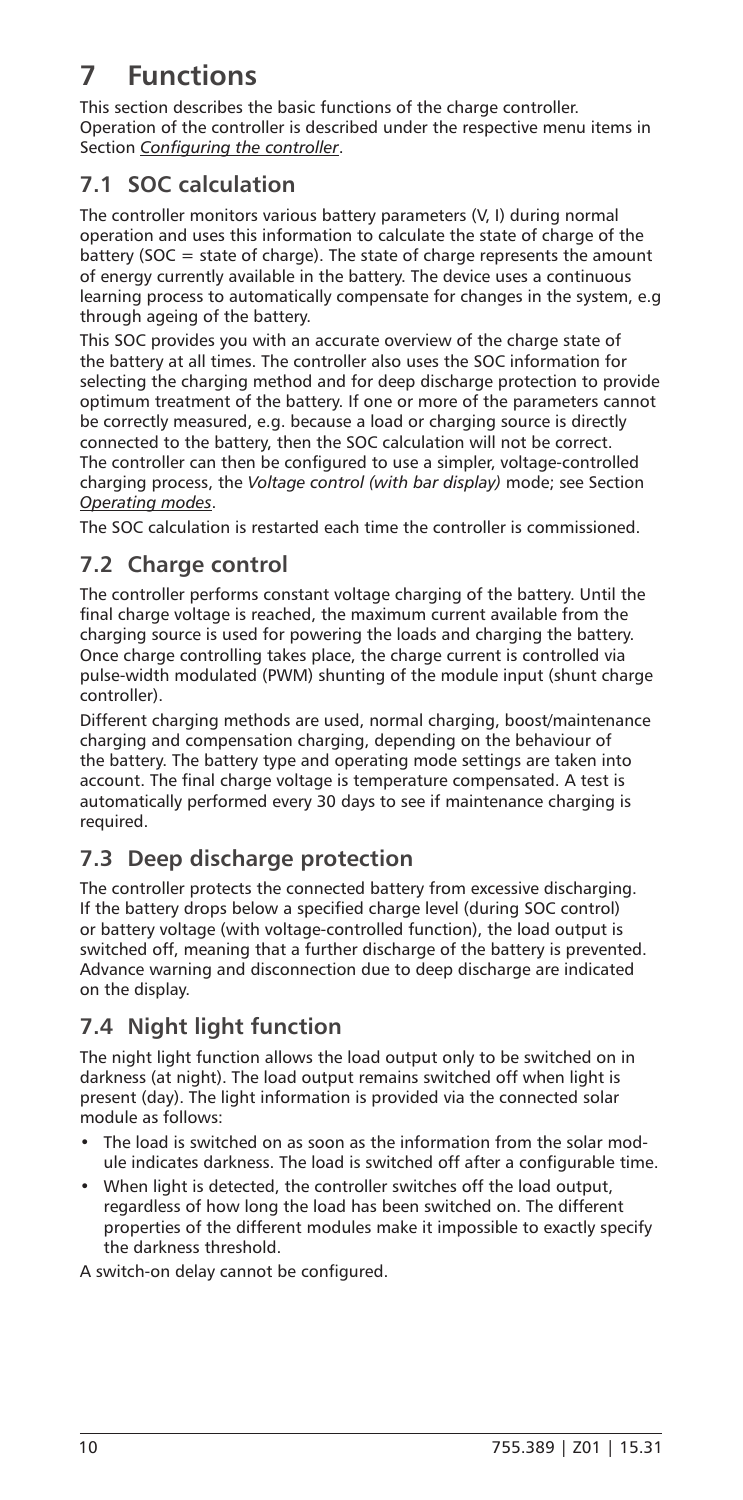### **7.5 Daylight function**

This function allows a switch-on point for the load output to be defined that occurs during the night / darkness when daylight is detected. The aim is to switch on a load a specified number of hours *before* dawn. The load output remains switched off outside this period.

The controller recognises *Day* (= sun symbol) when the module voltage is greater than the battery voltage and the battery can be charged. Recognition duration: approx. 30 s.

This duration extends to 15 minutes, when *Night* was previously detected due to a solar module not being connected or a module with a reverse current diode was detected and the module was then correctly reconnected and battery charging took place.

The controller must first have recognised at least one night / day cycle before the daylight function can be activated. This means that the daylight function cannot be activated in the first night following the installation day. The function can only become active in the following night.

The switching point is thus not based on a specific time of day but rather relative to the point when the controller detects the transition from night to day.

This point can be influenced by bad weather, fog or the natural seasonal changes in the lengths of day and night, so a certain amount of tolerance is required. This is especially the case when the natural conditions are interrupted by manual intervention such as disconnection or covering of the solar modules. Despite this, the controller recalculates the reference point for the daylight function after each night / day transition and therefore automatically adapts to the natural conditions after a few days.



#### **Note**

The daylight function **is not** executed when the time periods for the night light and daylight functions overlap. *Overlap* means: The switch-off point of the night light function lies after the switch-on point of the daylight function. When the night light function ends, then the daylight function will also end. An overlap of the time periods can be caused by:

- Incorrect setting of the night light and daylight time periods by the user
- Seasonal reductions in the length of the night
- Poor weather (heavy cloud)
- Covering of the module (snow)

Alternatively: Set the night light function to ON (load output remains switched on all night, regardless of the daylight function settings).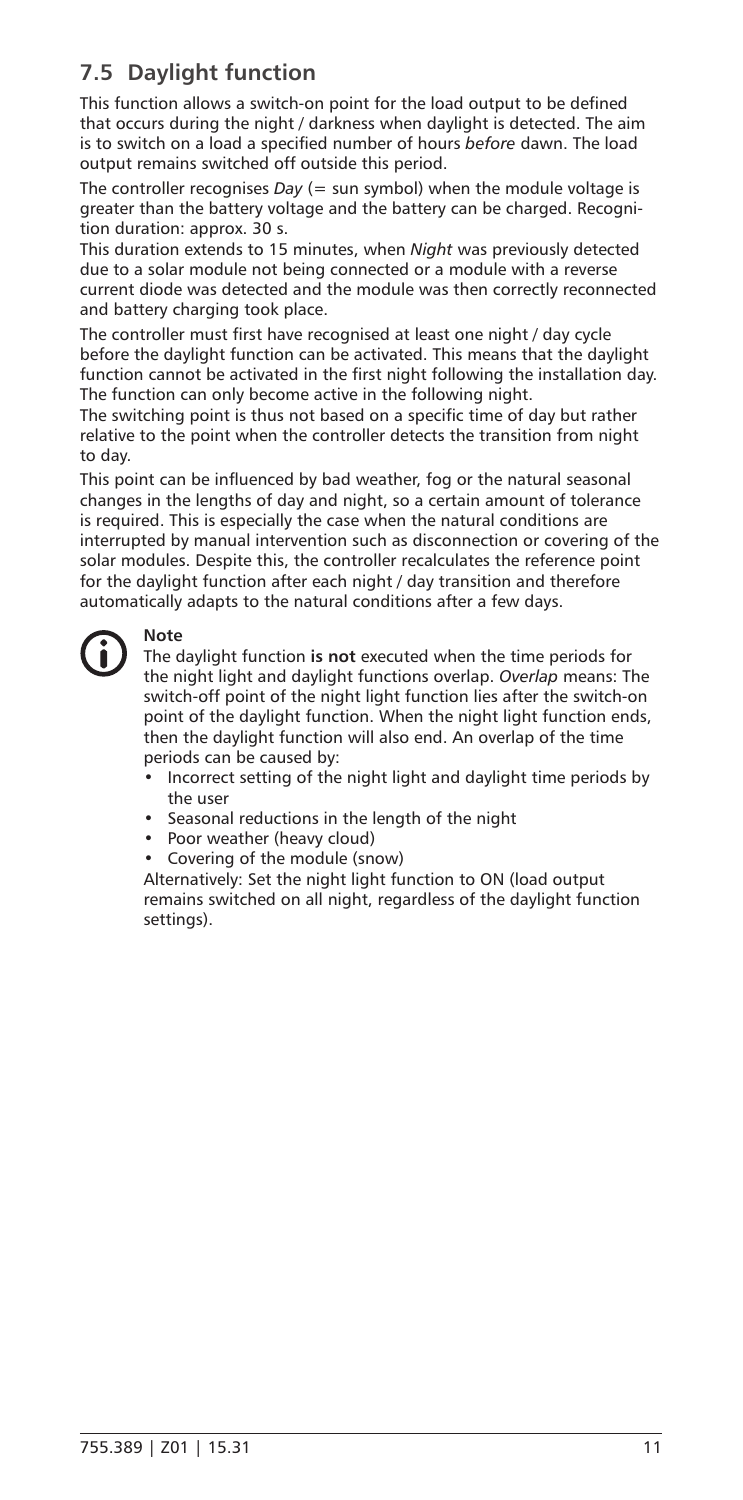# **8 Configuring the controller**

The following section describes the configuration settings that can be performed on the controller.

### **8.1 Accessing and changing settings**

Pressing and holding the left button for at least 3 seconds brings you to the first settings window (Operating mode). Further pressing of the left button displays other windows. After the last window, the first window is displayed once more.

Press the right button when you want to change settings in the currently displayed window. The display then starts flashing. You can now use the left button to select different settings. You must press the right button to save the settings you have made. The display then stops flashing.

You can return to the normal display by waiting for 30 seconds or by pressing and holding the left button for 3 seconds. This applies to all windows.

The settings are retained when the battery is disconnected.

### **8.2 Operating modes**



The device is supplied with *SOC control* preset. This means that the charging method and deep discharge protection are controlled by the calculated SOC value. If consumers are directly connected to the battery bypassing the controller (e.g. inverters must be connected directly to the battery, not to the controller's load output), or the battery is charged through other sources besides the controller, the operating mode must be changed to *Voltage control (with bar display)*. Otherwise, the SOC calculation may be incorrect. **Notes on the** *Voltage control with bar display* **operating mode:**

- Each of the 10 bar segments represents a particular voltage. The voltage values are described in Section *Technical data, Bar display scaling*.
- If the voltage lies exactly between two bar segments, then the display may jump back and forth between the two segments.

### **8.3 Setting the battery type to Gel / Liquid**



The default setting is "Li". Setting the battery type affects the final charge voltage of the controller. If you use a Gel or AGM battery,

then you must set the battery type to GEL. Observe the manufacturer's specifications regarding your battery

**Please note: An incorrect battery type setting can damage the battery!**

### **8.4 Night light settings**

This setting offers three possibilities in the following sequence

- OFF: The function is deactivated (default).
- Load switch-on duration selection from 1 to 12 hours (lower middle Fig.).
- ON: The load output remains switched on all night.

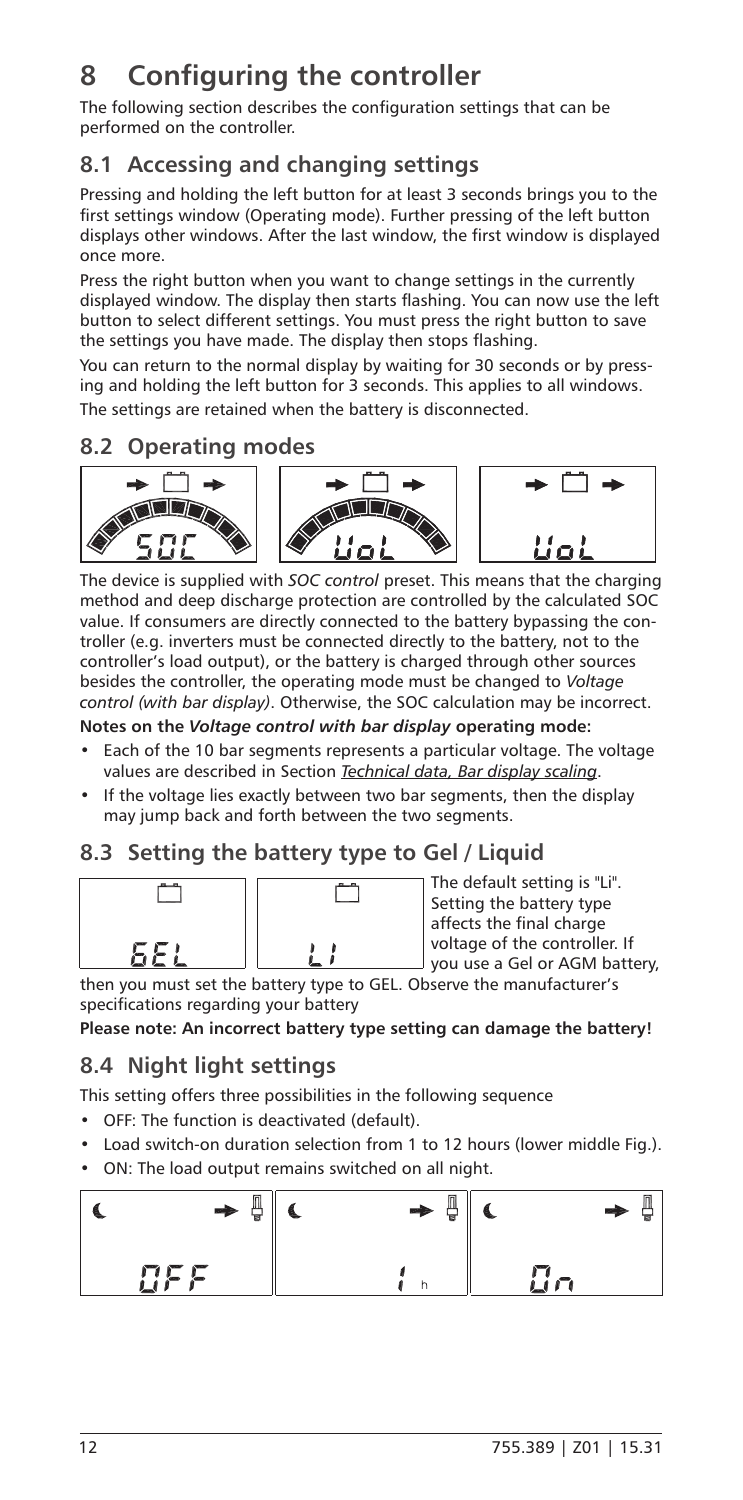### **8.5 Daylight settings**



The daylight function has the following settings:

• OFF: The function is deactivated (default).

• 1 h ... 12 h: Switch-on point before detection of daytime (upper right Fig.).

#### **8.6 Restoring default values (presetting)**



Calling the presetting function (PRE) deletes any previous settings and restores the settings in the charge controller to the factory defaults. The factory defaults are: SOC control / Li battery / Night light OFF / Daylight OFF

### **8.7 Self test**



The self test can be used to check if the charge controller is functioning correctly. It also allows localisation of possible errors.

The self test can only be performed within 5 minutes of a Power-On Reset (controller start-up through connection of power to the battery connection). After this period, activating the function causes "InF" to be displayed (left Fig.).

Perform the self test as follows:

- 1. Disconnect the solar module.
- 2. Disconnect load.
- 3. Disconnect the battery.
- 4. Reconnect the battery after waiting for 30 seconds.
- 5. Select the "Self test" menu item within 5 minutes (upper Fig.).
- 6. Press the right button; the display flashes.
- 7. Press the left button; the self test starts.
- 8. Only when "InF" is displayed: Disconnect the battery, wait 30 seconds, reconnect the battery, proceed from step 5.
- 9. The error code is displayed for a number of seconds (see table below). If an error code other than **000** is displayed: Note the code and contact a Steca dealer with this information for error analysis.
- 10. All segments are displayed and then hidden, then the self test window is displayed again (upper Fig.).
- 11. In the flashing self test window, press the left button to repeat the self test *or* press the right button to end the self test.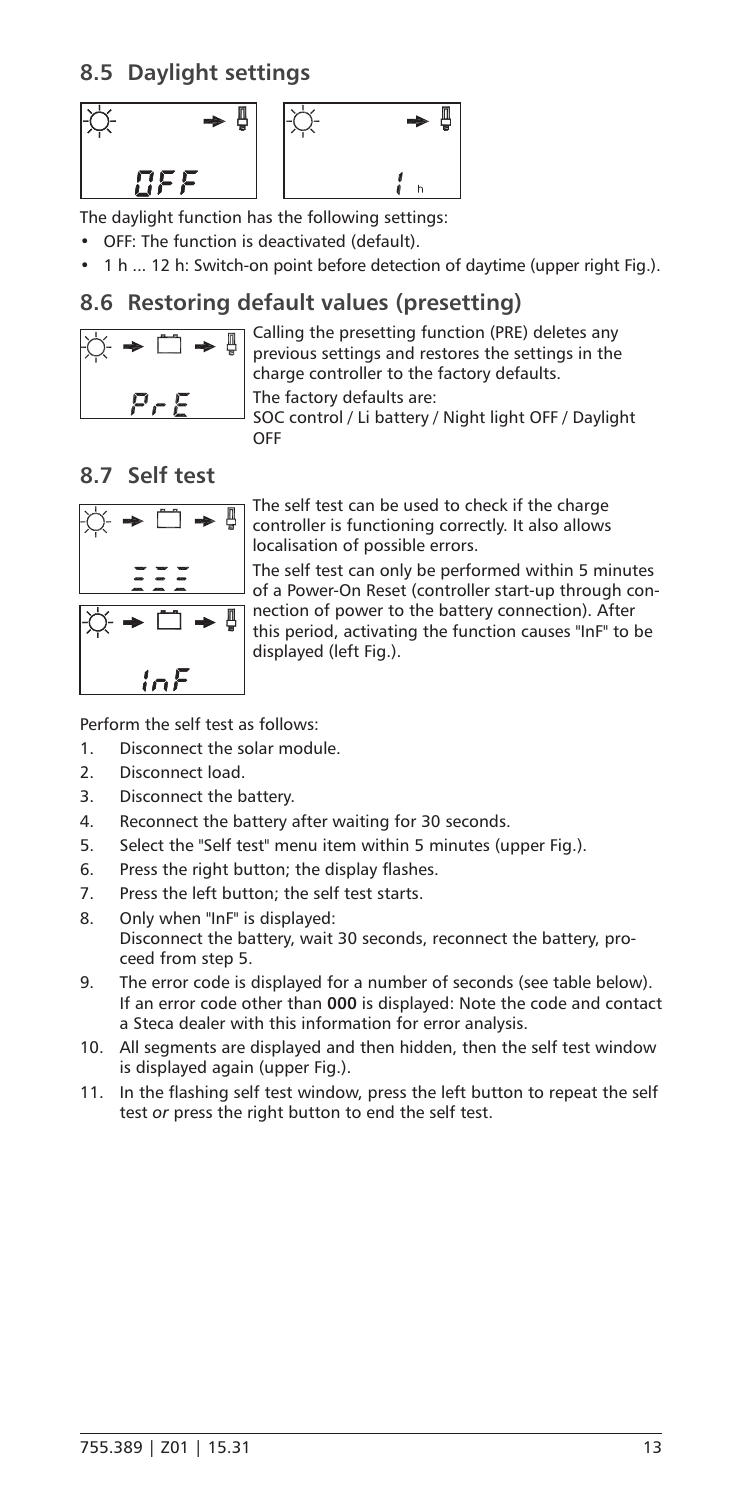| Code                     | <b>Description</b>                                                                                                                                                                                                                                                       |
|--------------------------|--------------------------------------------------------------------------------------------------------------------------------------------------------------------------------------------------------------------------------------------------------------------------|
| 000                      | After displaying the code 000, all LCD segments are displayed<br>and then hidden.<br>The controller is OK.                                                                                                                                                               |
| 100                      | Defective solar module input. Possible causes:<br>Solar module was not disconnected before the test. Check this<br>and repeat the test if necessary.<br>Defective controller. Contact your dealer for a more detailed<br>٠<br>examination or replacement.                |
| 010                      | Defective load output. Possible causes:<br>Load was not disconnected before the test. Check this and<br>repeat the test if necessary.<br>Defective controller. Contact your dealer for a more detailed<br>٠<br>examination or replacement.                               |
| 001                      | Defective electronic battery fuse. Possible causes:<br>Solar module and load were not disconnected before the test.<br>Check this and repeat the test if necessary.<br>Defective controller. Contact your dealer for a more detailed<br>٠<br>examination or replacement. |
| 011<br>101<br>110<br>111 | Solar module or load were not disconnected before the test.<br>٠<br>Check this and repeat the test if necessary.<br>Defective controller. Contact your dealer for a more detailed<br>$\bullet$<br>examination or replacement.                                            |

### **8.8 Serial number query**

Every controller has a unique serial number that can be queried via this window. Press the right button and the Sn will start to flash. The serial number can now be queried by pressing the left button.

The numerals are displayed sequentially: - - - 1 2 3 4 5 6 7 8 - - - . The display can be paused and continued using the right button.

Note the entire numeric sequence for the full serial number.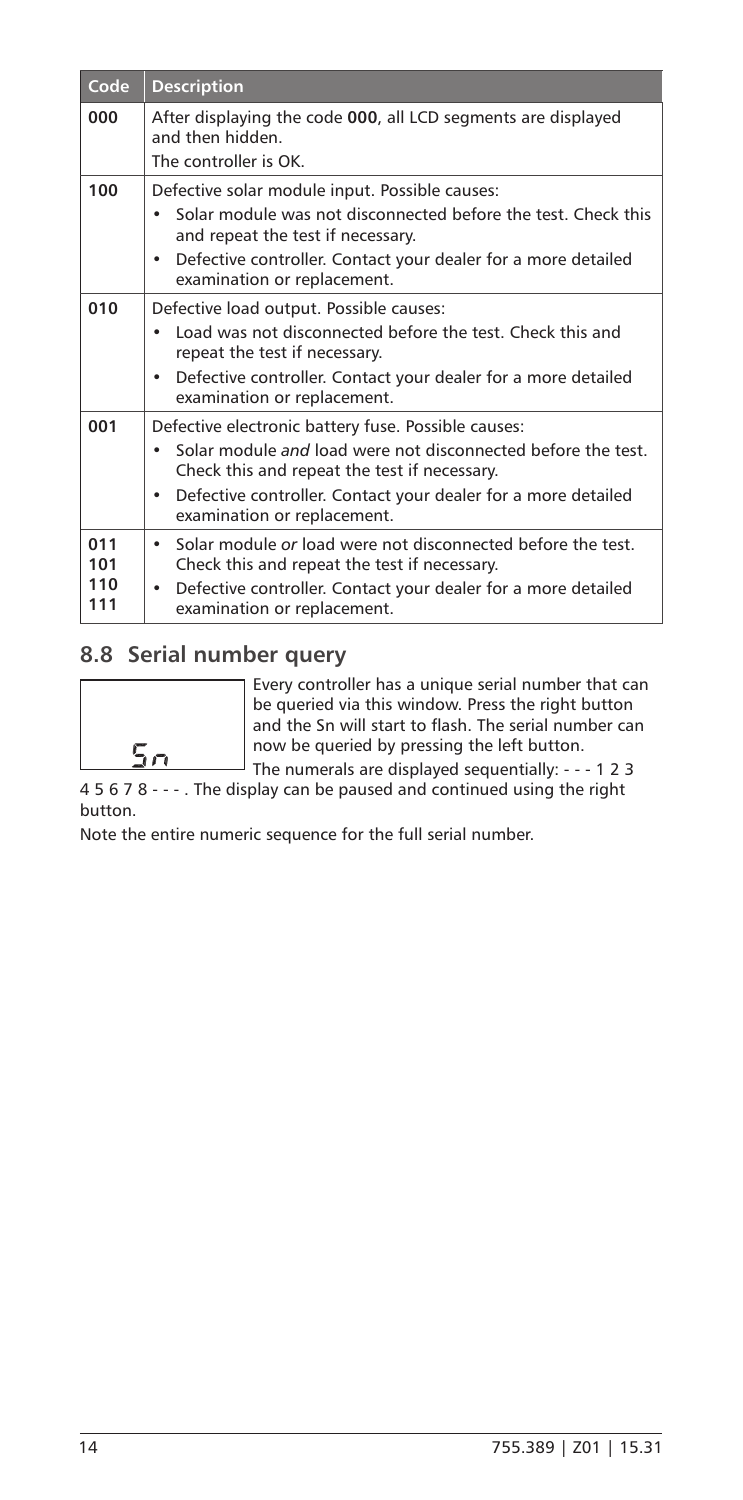# **9 Error messages**



**Please note: Never open the device to find faults and do not attempt to replace components yourself. Incorrectly performed repairs can result in danger for the user and the system. This will also invalidate all warranty claims.**

When the device detects faults or impermissible operating states, this is indicated by a flashing error code on the display.

Errors are basically either temporary faults, e.g. temporary overloading of the device, or serious system errors that require external intervention.

Since multiple errors cannot be displayed at the same time, the error with the highest error number (priority) is always displayed first. If multiple errors exist, then the next error code is not displayed until the higher-priority error has been fixed.

The error codes have the following meanings:

| <b>Display</b>    | Meaning                                                                                                                                              | Cause / Remedy                                                                                                                                                                                                                                        |
|-------------------|------------------------------------------------------------------------------------------------------------------------------------------------------|-------------------------------------------------------------------------------------------------------------------------------------------------------------------------------------------------------------------------------------------------------|
| G<br>E 02         | Communication error<br>with the internal stor-<br>age (EEPROM).                                                                                      | Disconnect the load, solar<br>modules and battery. Re-install<br>the device. If the error recurs,<br>then please contact your<br>specialist dealer.                                                                                                   |
| C<br>Е 0 3        | Communication error<br>on the external Steca<br>bus (6-pin edge con-<br>nector).                                                                     | Check the plug connection<br>at the 6-pin edge connector,<br>check the power supply and<br>check for correct functioning<br>of external expansions.<br>If the error recurs, then please<br>contact your specialist dealer.                            |
| œ<br><u>E 0.4</u> | Short circuit in<br>external temperature<br>sensor.                                                                                                  | Check the contacts of the<br>2-pin edge connector and<br>remove the short circuit.<br>Check sensor.                                                                                                                                                   |
| Q                 | Overtemperature.<br>The controller has<br>switched off the<br>load due to internal<br>overheating.                                                   | Allow the controller to cool<br>down. Check for possible<br>causes of overheating (mount-<br>ing location, other heat<br>sources). Possibly reduce the<br>charging current or load cur-<br>rent. Make sure the controller<br>is adequately ventilated |
| A<br>E N J        | Battery voltage too<br>low.<br>Voltage $<$ 10.5 V or<br>< 21.0 V                                                                                     | Check installation. Check the<br>battery voltage and manually<br>recharge the battery if neces-<br>sary. Loads directly connected<br>to the battery can cause deep<br>discharge!                                                                      |
| Q<br>E 08         | Battery voltage too<br>high.<br>Voltage $> 15.5$ V or<br>> 31.0 V                                                                                    | Check installation. Check the<br>battery voltage and check any<br>additional charging sources if<br>present.                                                                                                                                          |
| ₽<br>Ė<br>E 0 9   | Excessive load cur-<br>rent. The permissible<br>load current of the<br>controller was<br>exceeded, causing<br>the load output to be<br>switched off. | Reduce the load current at the<br>load output.<br>The load may cause current<br>peaks.<br>Try reconnecting the load.                                                                                                                                  |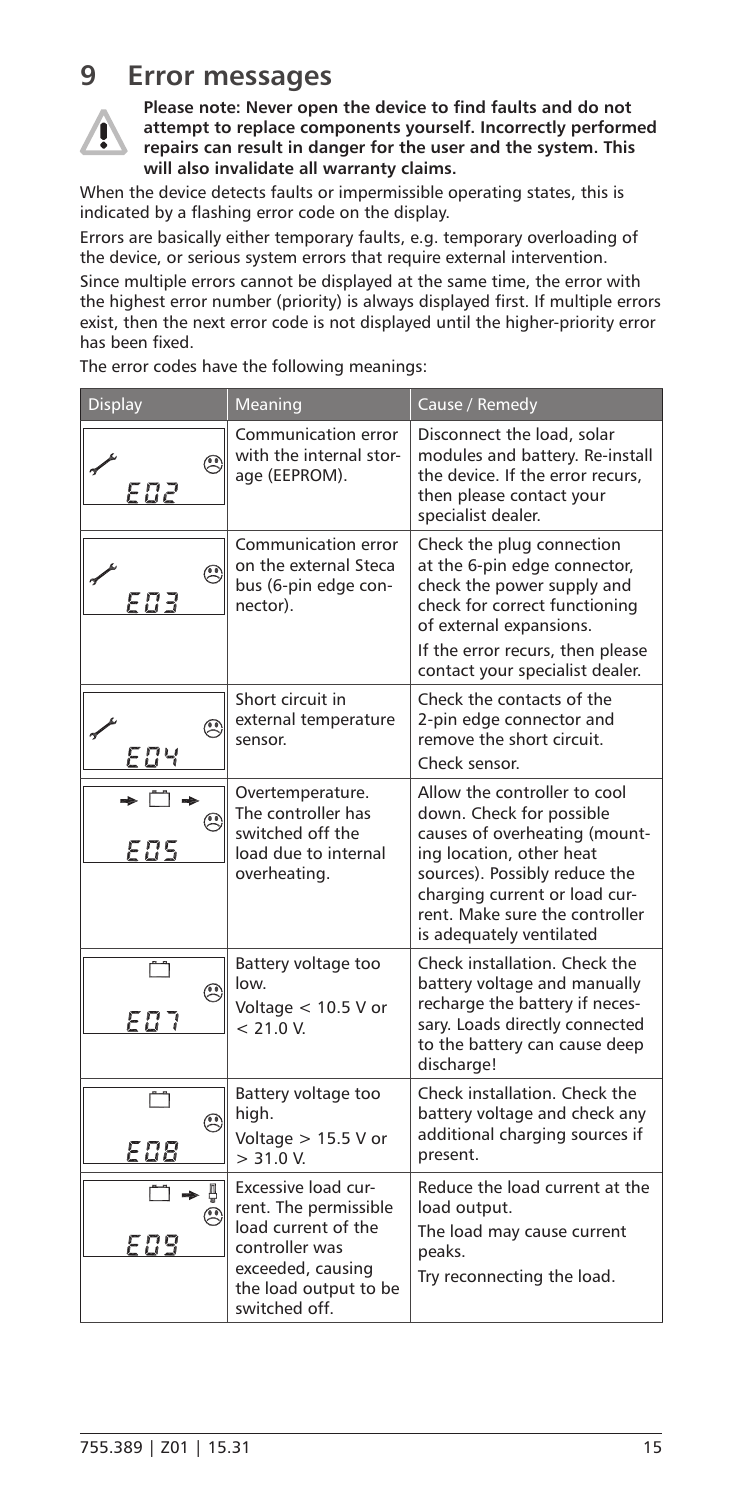| <b>Display</b> | Meaning                                                                                                                                                 | Cause / Remedy                                                                                                                                                                                      |
|----------------|---------------------------------------------------------------------------------------------------------------------------------------------------------|-----------------------------------------------------------------------------------------------------------------------------------------------------------------------------------------------------|
| B<br>10        | Excessive module<br>current.<br>The permissible input<br>current of the con-<br>troller was exceeded.                                                   | Reduce the charging current or<br>module power.                                                                                                                                                     |
| ම              | Short circuit at load<br>output.                                                                                                                        | Rectify short circuit. Discon-<br>nect and reconnect the load.                                                                                                                                      |
| д<br>รภะ       | Moon symbol during<br>daylight hours:<br>Short circuit at<br>module input<br>No module con-<br>nected<br>Module connected<br>with incorrect<br>polarity | Correct the short circuit at<br>module input. Sun symbol<br>appears after 10 s.<br>Connect the module.<br>Sun symbol appears after<br>$15$ min.<br>Connect the module with<br>the correct polarity. |
| 13             | No battery is con-<br>nected to the control-<br>ler or the connection<br>to the battery is<br>interrupted.                                              | Controller is supplied only by<br>the solar modules. Connect<br>the battery and replace the<br>fuse in the battery cable if<br>necessary.                                                           |
| A              | The battery is con-<br>nected to the control-<br>ler with the wrong<br>polarity.                                                                        | Disconnect the battery and<br>reconnect it to the controller<br>with the correct polarity.                                                                                                          |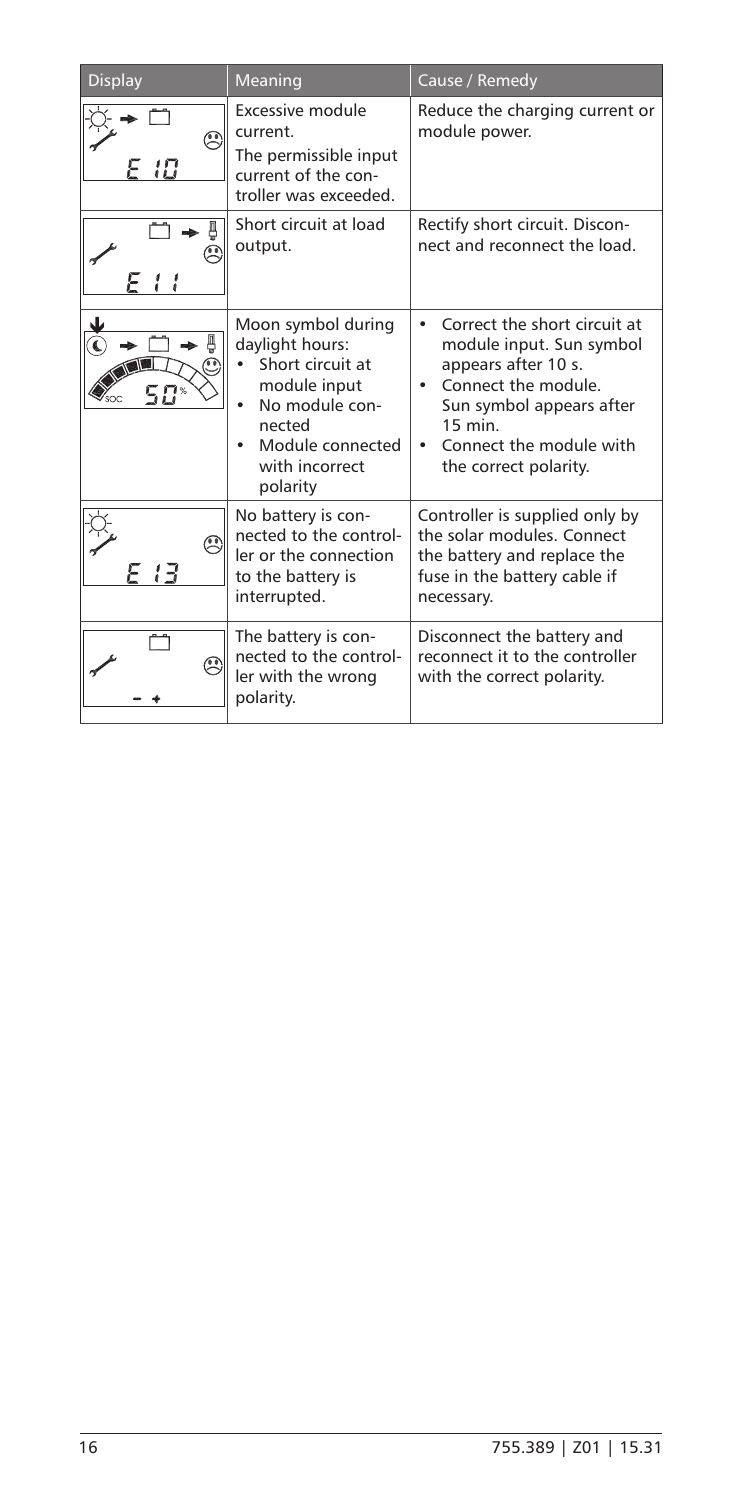# **10 Technical data**

The manufacturer reserves the right to make technical changes.

| Electrical data                          |                                         |
|------------------------------------------|-----------------------------------------|
| Operational voltage                      | 12 V or 24 V, automatically<br>detected |
| 12 V voltage range                       | $6.9 V - 17.2 V$                        |
| 24 V voltage range                       | $17.3 V - 43 V$                         |
| USB charging socket voltage              | 5.2V                                    |
| Permissible ambient temperature<br>range | $-10$ °C to $+50$ °C                    |
| Permissible storage temperature<br>range | $-20$ °C to $+80$ °C                    |
| Own consumption in mA                    | $12.5 \text{ mA}$                       |
| PWM frequency                            | 30 Hz                                   |
| Maximum input voltage                    | $<$ 47 V                                |
| Minimum battery voltage                  | 6.9 V                                   |

| <b>Currents</b>                                          |                                                                                          |                                         |  |
|----------------------------------------------------------|------------------------------------------------------------------------------------------|-----------------------------------------|--|
|                                                          | 2525                                                                                     | 4040                                    |  |
| Max. constant module<br>current at 25 °C                 | 25 A                                                                                     | 40 A                                    |  |
| Max. constant load current<br>at 25 °C                   | 25 A                                                                                     | 40 A                                    |  |
| USB charging socket max.<br>current at 25 °C             |                                                                                          | 15A                                     |  |
| Overtemperature switch-off                               |                                                                                          |                                         |  |
| Load switch-off $> 85$ °C                                |                                                                                          |                                         |  |
| Load switch-on $<$ 75 °C                                 |                                                                                          |                                         |  |
| Data on final charge voltage                             |                                                                                          |                                         |  |
| Depending on configured<br>battery type                  | Gel battery (GEL)                                                                        | Liquid electrolyte (Li)                 |  |
| Normal charging (float)                                  | 13.9 V / 27.8 V                                                                          | 13.9 V / 27.8 V                         |  |
| Boost charging (boost),<br>for 2 h                       | 14.4 V / 28.8 V                                                                          | 14.4 V / 28.8 V                         |  |
| <b>Equalisation charging</b><br>(equal), for 2 h         |                                                                                          | 14.7 V / 29.4 V                         |  |
| 30-day maintenance charg-<br>ing when necessary          | 14.4 V (28.8 V)<br>(for 2 h)                                                             | 14.7 V (28.8 V)<br>(for 2 h)            |  |
| Temperature compensation                                 | -4 mV per K and cell (internal sensor pre-<br>sent, optional external sensor possible)   |                                         |  |
| Charge control activation                                |                                                                                          |                                         |  |
| Activation thresholds of the<br>different charging modes | SOC control                                                                              | Voltage control                         |  |
| Normal charging                                          | $SOC \ge 70 \%$                                                                          | $\geq 12.7$ V or<br>> 25.4 V            |  |
| Boost charging                                           | SOC<br>$40 \% - 69 \%$                                                                   | 11.7 V - 12.7 V or<br>$23.4 V - 25.4 V$ |  |
| <b>Equalisation charging</b>                             | $SOC < 40 \%$                                                                            | $< 11.7$ V or 23.4 V                    |  |
| 30-day maintenance<br>charging                           | If no compensation charging or boost<br>charging has taken place in the last<br>30 days. |                                         |  |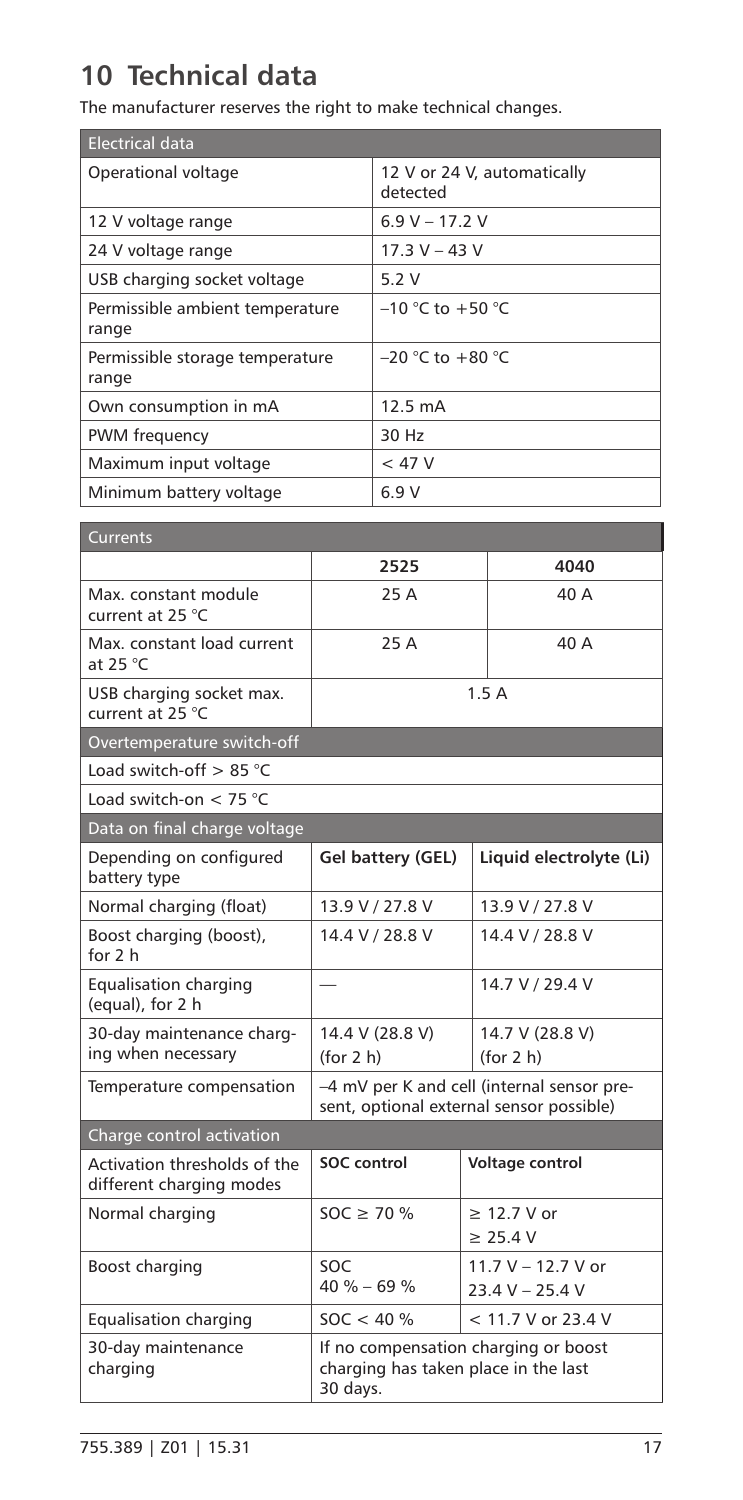| <b>Load disconnection</b>                                              |                                                     |                     |  |
|------------------------------------------------------------------------|-----------------------------------------------------|---------------------|--|
|                                                                        | SOC control                                         | Voltage control     |  |
| Load disconnection advance<br>warning                                  | $SOC < 40 \%$                                       | < 11.7 V/23.4 V     |  |
| Load disconnection                                                     | SOC < 30 %                                          | $<$ 11.1 V / 22.2 V |  |
| Load reconnection                                                      | $SOC > 50 \%$                                       | $>12.5$ V / 25.0 V  |  |
| Bar display scaling<br>(only in Voltage control with bar display mode) |                                                     |                     |  |
| $>$ 13.0 V / 26.0 V                                                    | 10 bar segments                                     |                     |  |
| $>$ 12.9 V / 25.8 V                                                    | 9 bar segments                                      |                     |  |
| $>$ 12.8 V / 25.6 V                                                    | 8 bar segments                                      |                     |  |
| > 12.7 V / 25.4 V                                                      | 7 bar segments                                      |                     |  |
| $>$ 12.5 V / 25.0 V                                                    | 6 bar segments                                      |                     |  |
| $>$ 12.0 V / 24.0 V                                                    | 5 bar segments                                      |                     |  |
| > 11.7 V / 23.4 V                                                      | 4 bar segments                                      |                     |  |
| $>$ 11.1 V / 22.2 V                                                    | 3 bar segments                                      |                     |  |
| > 11.0 V / 22.0 V                                                      | 2 bar segments                                      |                     |  |
| $\leq$ 11.0 V / 22.0 V                                                 | 1 bar segment                                       |                     |  |
| Mechanical data                                                        |                                                     |                     |  |
| Degree of protection                                                   | <b>IP32</b>                                         |                     |  |
| Mounting method                                                        | Wall mounting                                       |                     |  |
| Weight                                                                 | 350 g                                               |                     |  |
| Casing                                                                 | Recyclable plastic case                             |                     |  |
| Dimensions L x W x H                                                   | 187 x 96 x 44 mm                                    |                     |  |
| Mounting hole clearances                                               | 60 mm vertical, 177 mm horizontal                   |                     |  |
| Connection terminals<br>(fine / single core)                           | 16 mm <sup>2</sup> / 25 mm <sup>2</sup><br>AWG: 6/4 |                     |  |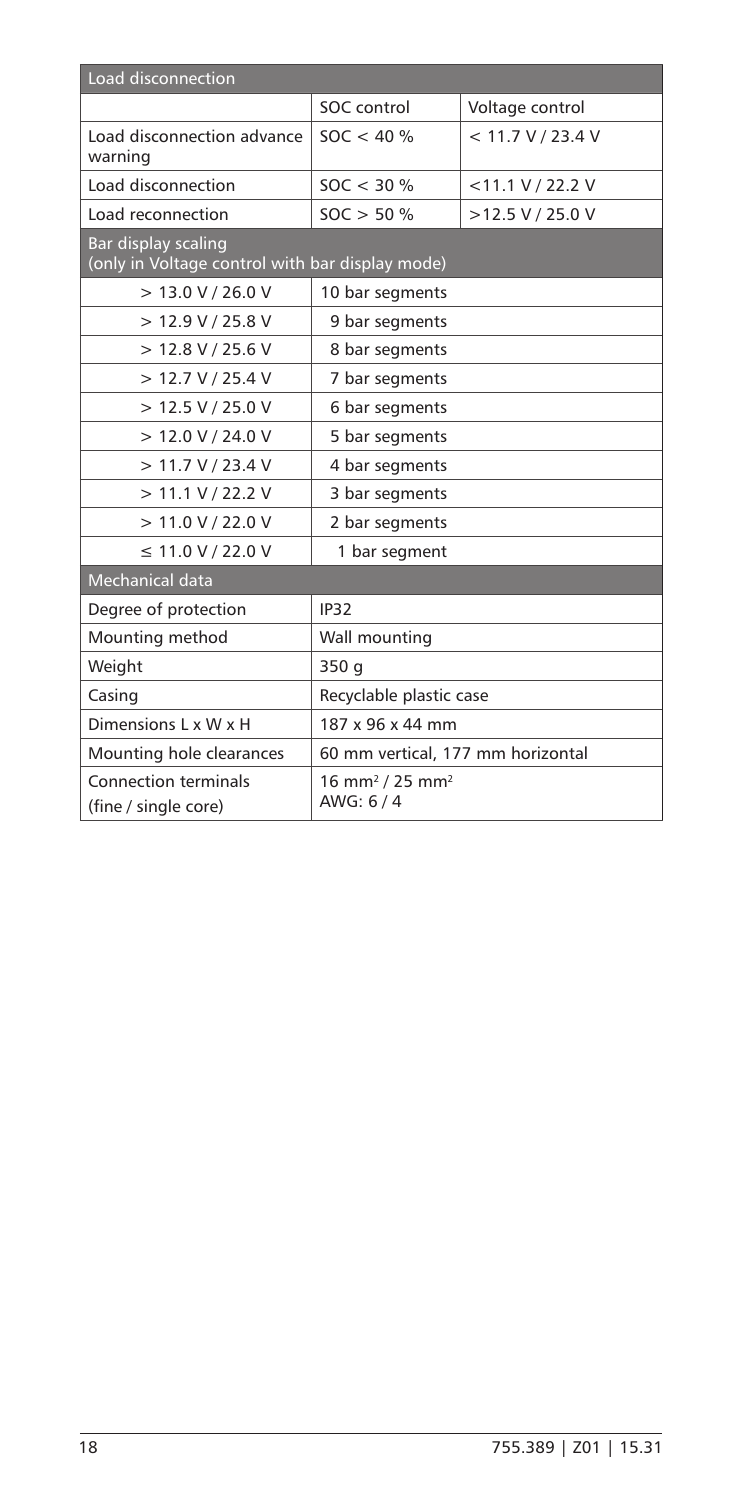# **11 Legal guarantee**

According to the German legal requirements, for this product the customer has a 2 year legal guarantee.

The manufacturer warrants to the specialized trade a voluntary warranty of 5 years from the invoice or receipt date. The manufacturer's warranty applies to products are purchased and in operation in an EU country or Switzerland.

The seller will remove all manufacturing and material faults that occur in the product during the legal guarantee period and affect the correct functioning of the product. Natural wear and tear does not constitute a malfunction. Legal guarantee does not apply if the fault can be attributed to third parties, unprofessional installation or commissioning, incorrect or negligent handling, improper transport, excessive loading, use of improper equipment, faulty construction work, unsuitable construction location or improper operation or use. Legal guarantee claims shall only be accepted if notification of the fault is provided immediately after it is discovered Legal guarantee claims are to be directed to the seller.

**The seller must be informed before legal guarantee claims are processed. For processing a legal guarantee claim an exact fault description and the invoice / delivery note must be provided.** 

The seller can choose to fulfil the legal guarantee either by repair or replacement. If the product can neither be repaired nor replaced, or if this does not occur within a suitable period in spite of the specification of an extension period in writing by the customer, the reduction in value caused by the fault shall be replaced, or, if this is not sufficient taking the interests of the end customer into consideration, the contract is cancelled.

Any further claims against the seller based on this legal guarantee obligation, in particular claims for damages due to lost profit, loss-of-use or indirect damages are excluded, unless liability is obligatory by German law.